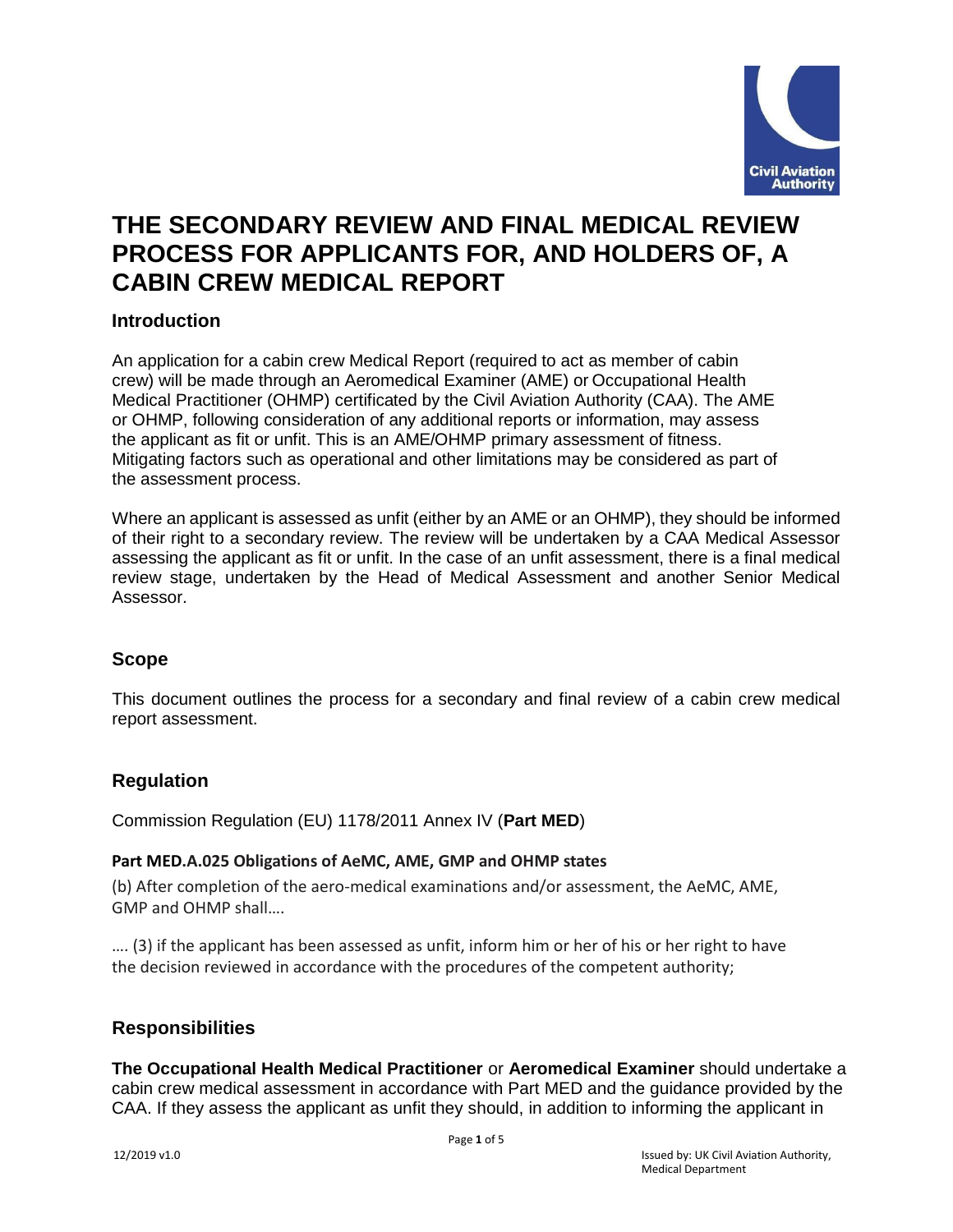writing, sign post the applicant to the relevant page of the CAA website where this document can be found.

A **Medical Assessor** will be responsible for undertaking secondary reviews of a fitness assessment.

The **Head of Medical Assessment,** who is a Senior Medical Assessor, has responsibility for overseeing the process and will undertake the final medical review assessment together with another **Senior Medical Assessor**.

**Aeromedical Nurse Specialists** support the Medical Assessors in ensuring that the appropriate reports and investigations are obtained and advising the applicant and their OHMP or AME on this.

**CAA specialist advisors** may on occasion be asked to review cases and, where relevant, submit written evidence to the (Senior) Medical Assessor to aid with making an assessment.

#### **Procedure**

If, following a Primary or Secondary Review, a medical report has been issued stating the applicant is unfit or there are limitations added then the applicant can request a review by completing the form found in Appendix A and submitting it, along with supporting documents, to the CAA Medical Department by e-mail to [medicalweb@caa.co.uk](mailto:medicalweb@caa.co.uk) or by post to:

Medical Department, Civil Aviation Authority, Aviation House, Beehive Ring Road, Crawley, West Sussex RH6 0YR

Such a review may be on the basis that:

- 1) the applicant disagrees with the opinion reached and is providing medical evidence to support a different assessment.
- 2) the applicant agrees with the medical decision but disagrees with the consequential decision on the appropriate action (e.g. a limitation of attestation privileges).

The applicant must indicate their grounds for requesting a review and provide any relevant evidence. For example, if the applicant disagrees with the OHMP or AME decision, they must indicate what part of the decision they disagree with, and why.

Receipt of the request will normally be acknowledged within 5 working days.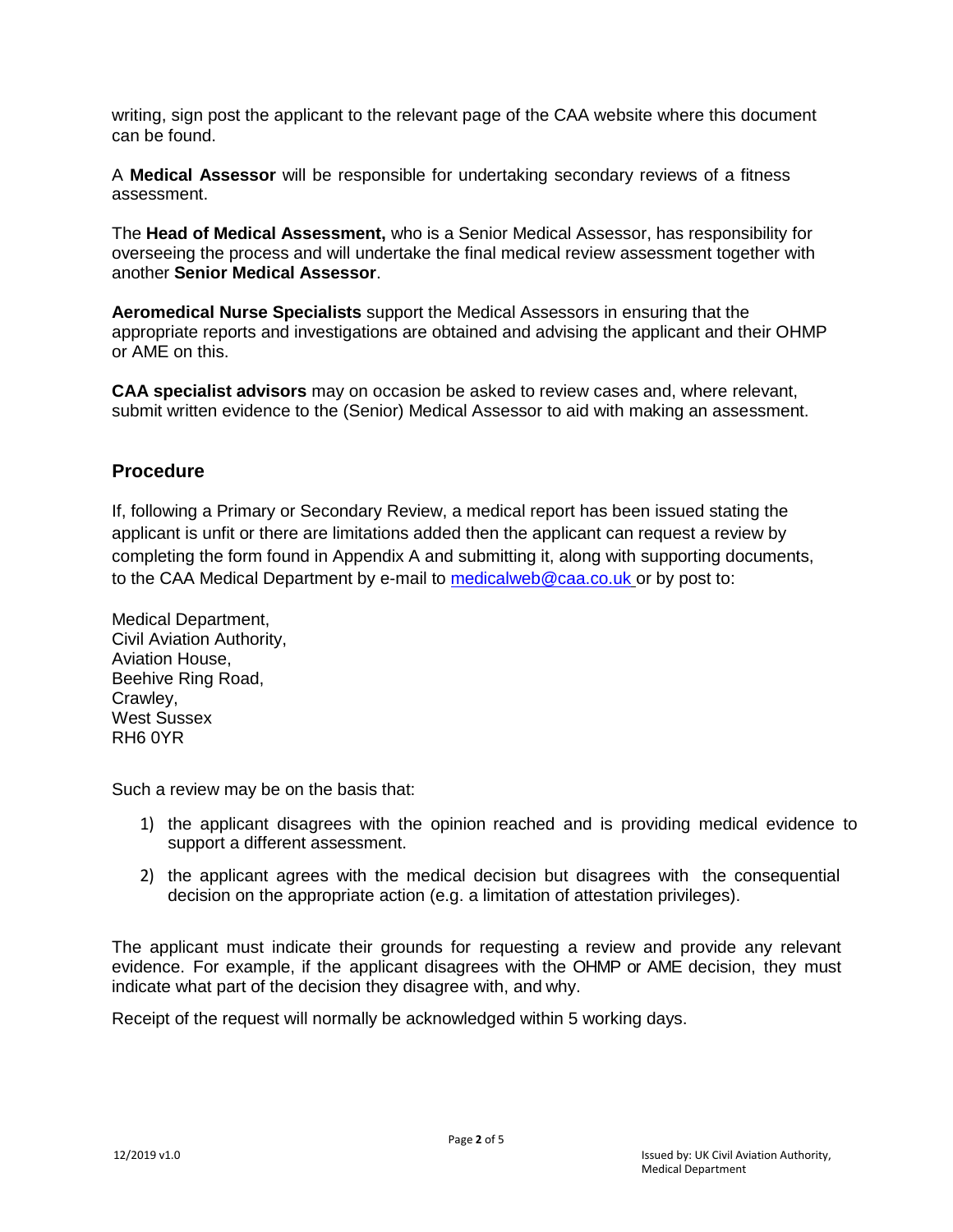The Medical Assessor (in the case of secondary reviews) or the Head of Medical Assessment (in the case of final reviews) may disallow a review if, in their opinion the request is frivolous, vexatious or the applicant fails to explain clearly the grounds for requesting a review.

A review will consist of a consideration of the information obtained by the OHMP or AME for the primary review (and, in the case of a final review, by the Medical Assessor for a secondary review) and the information submitted by the applicant with the request for the review. The medical assessor or Head of Medical Assessment may discuss the application with a CAA consultant advisor in the relevant medical specialty and may request further medical reports or evidence from the applicant. On occasion, the applicant may be asked to arrange an appointment so that they can meet with a (senior) medical assessor to discuss aspects of their fitness. Any fees incurred in providing this further information or attending an appointment will be the responsibility of the applicant and not the authority.

During a secondary review, the Medical Assessor may determine that reports and investigations should reasonably have been required by the AME or OHMP who made the primary assessment, e.g. where the AME or OHMP should have followed guidance provided by the CAA for a particular medical condition. In this case, a secondary review will not proceed and the applicant will be advised to take reports and investigation results to the AME or OHMP for a further primary assessment.

Similarly, if significant new medical evidence is presented, the Medical Assessor or Head of Medical Assessment may require that the applicant takes this to their OHMP or AME for a new primary assessment and to reconsider the statements on the Cabin Crew Medical Report.

#### **Timescales for requesting a review**

A request for a secondary review should be made within 3 months of the primary assessment and a request for a final review should be made within 28 days of receiving the Secondary Review decision from the Medical Assessor. The CAA may allow an extension to this time limit if there is good reason for doing so. The maximum extension permitted is three months. Beyond this the applicant should seek a new primary assessment with an AME or OHMP.

#### **Outcome of a review**

When all the information required by a Medical Assessor or the Head of Medical Assessment has been received a review will proceed. The applicant will be notified of the outcome within 10 working days of the completion of the review. The outcome may be a Cabin Crew Medical Report with a fit assessment, a fit assessment with limitations or an unfit assessment. The applicant will be notified of the reason for the decision. Where a review of limitations on a Medical Report with a fit assessment is requested, the outcome of the review may be an unfit assessment. In the case of a final medical assessment, the Head of Medical Assessment will make the final decision on fitness on behalf of the CAA.

### **Related Documents, Policies, Procedures and Work Instructions**

• Commission Regulation (EU) 1178/2011 Annex IV (Part MED) [Implementing Rules,](https://www.easa.europa.eu/regulations) Acceptable Means [of Compliance](https://www.easa.europa.eu/regulations) and Guidance Material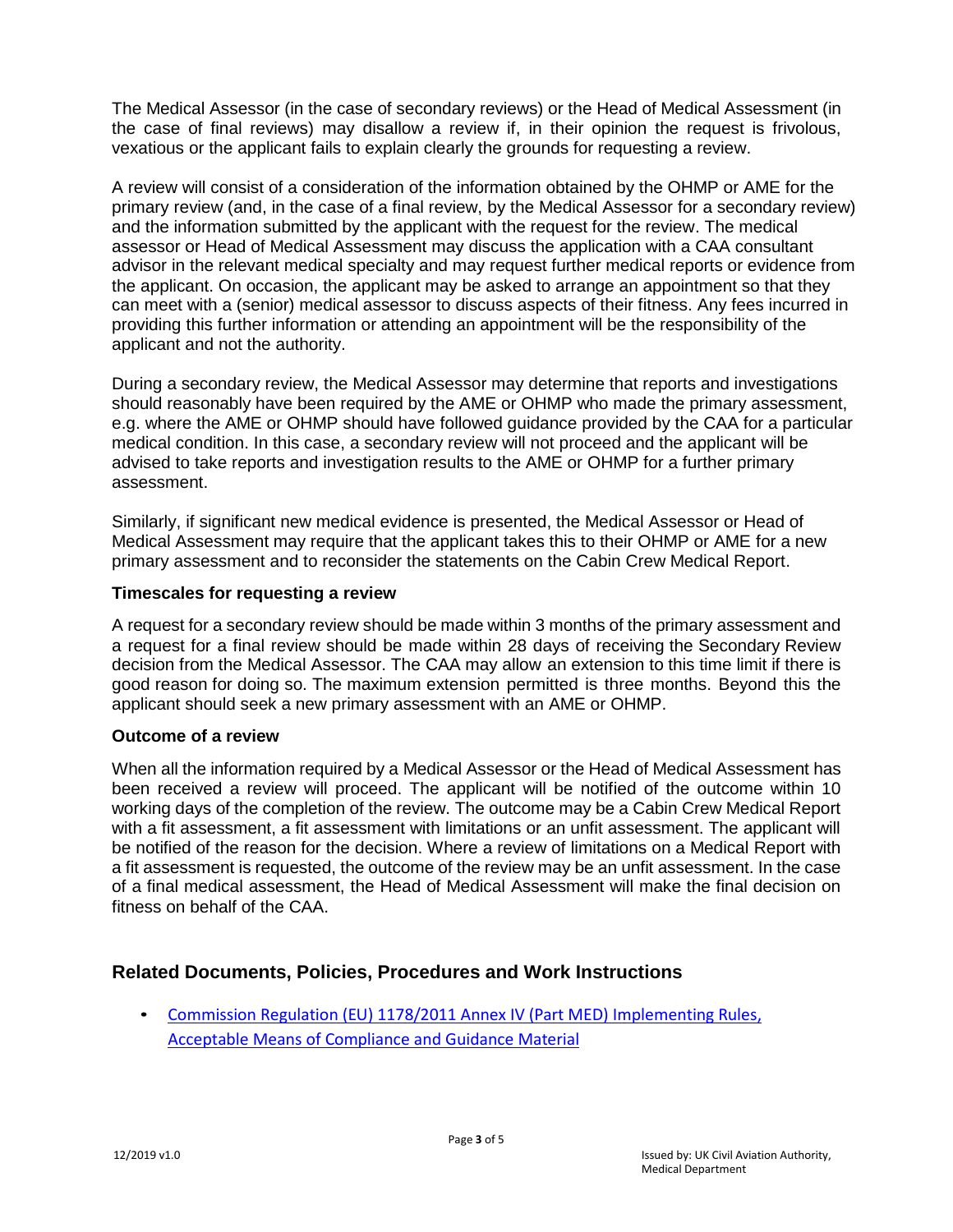# **Appendix A**

# **Request for Cabin Crew Secondary Review or Final Medical Review**



| Review being requested                                                   | Secondary review / Final Medical Review |
|--------------------------------------------------------------------------|-----------------------------------------|
| Name                                                                     |                                         |
| Date of birth                                                            |                                         |
| Address                                                                  |                                         |
| Contact telephone number                                                 | Home:<br>Mobile:                        |
| Contact e-mail address                                                   |                                         |
| Medical condition(s)                                                     |                                         |
| Assessment on current cabin crew<br>medical report (if one is held)      |                                         |
| Date of assessment (should be within last 6<br>months)                   |                                         |
| Grounds for requesting a review                                          |                                         |
| Medical assessment (including limitations)<br>requested?                 |                                         |
| List documents attached (e.g. medical<br>reports, investigation results) |                                         |
| Signed                                                                   | Date                                    |